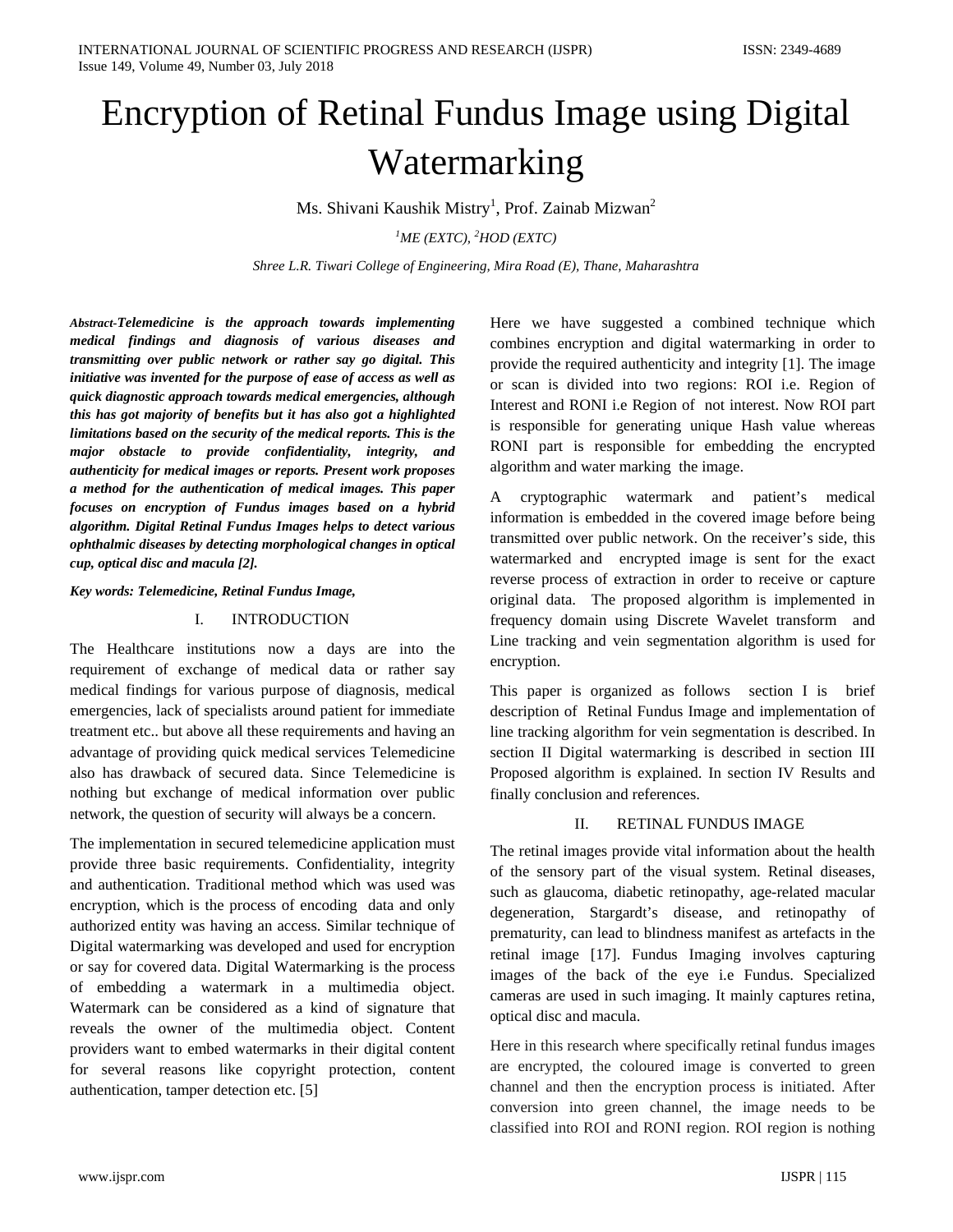but finding the affected vein in the retinal image and this is achieved using line tracking algorithm.

Line tracking method used to trace a line on image with certain angular orientation and diameter. By utilizing the image histogram, the pixel area boundaries will be determined to be tracked by the threshold value corresponding to the frequency of intensity image [18]. Once the tracking area is fetched, the initialization process for pixel tracking starts by taking references for pixel neighbours with a direction and a predetermined diameter of a pixel. Now for tracking the vein, the pixel which have the highest weight and whose value will exceed a predetermined threshold weight will be selected. If it is not eligible than re initialization process starts for early pixels. If it meets the eligibility criteria, then the pixel is marked as a line.

## III. DIGITAL WATERMARKING TECHNIQUE

The process of embedding a watermark in a multimedia object is termed as watermarking. Watermark can be considered as a kind of signature that reveals the owner of multimedia object. It is required for several purposes such as copyright protection, content authentication, tamper detection [5]. The digital watermarking implemented in the proposed algorithm provides authentication, integrity as well as tamper localization at different levels of DWT HL sub bands. Authentication watermark will embed patient's information in image. Unique computed has value from ROI is watermarked at level 2 DWT HL sub band and will provide Integrity. At level 1 sub band of DWT computed CRC -16 of ROI is watermarked for tamper localization. Finally all the three watermarked of an RONI image is combined with ROI and Watermarked image is created.

#### IV. PROPOSED ALGORITHM



Fig. 1 Digital Watermark Embedding Process [1]

The proposed algorithm follows the separation of ROI and RONI region form the image. The image is sent for preprocessing and coloured image (RGB) is first filtered and converted to green channel image. Hash value is computed for the purpose of watermarking and to provide integrity to the image from ROI (Region of Interest) i.e. nothing but the affected area of the retina or rather say affected blood vessels are captured from ROI. Even CRC – 16 is calculated for the purpose of fetching the tamper localization watermarking.

Now that the ROI is fetched and both the required data for encryption is calculated, the image is again passed through 3 level DWT (Discrete wavelet transform) for embedding different watermark into an RONI image for secured transmission. Every level of DWT will generate different multi resolution sub bands. HH, HL, LH and LL. Out of which Only HL band is sent for further decomposition and application of another level of DWT. And other sub bands are sent for embedding watermark at 3 different region as shown in figure. Finally Both ROI and RONI is combined to generate encrypted retinal fundus image.

## V. EXPECTED RESULTS

The proposed algorithm will be proving authentication, integrity, and security for Retinal Fundus Image by different level of watermarking techniques. Authentication is achieved by embedding patient's information watermark into HL3 sub band. Improved integrity and security will be provided by the proposed model as well as tamper localization will be much more accurate to find out the affected area of transmitted image. The imperceptibility and robustness can be achieved by higher PSNR (Peak Signal – to Noise Ratio) and Zero mean so the extracted watermarked image at receiving end will be same as original image.

*a. Original Retinal Image*

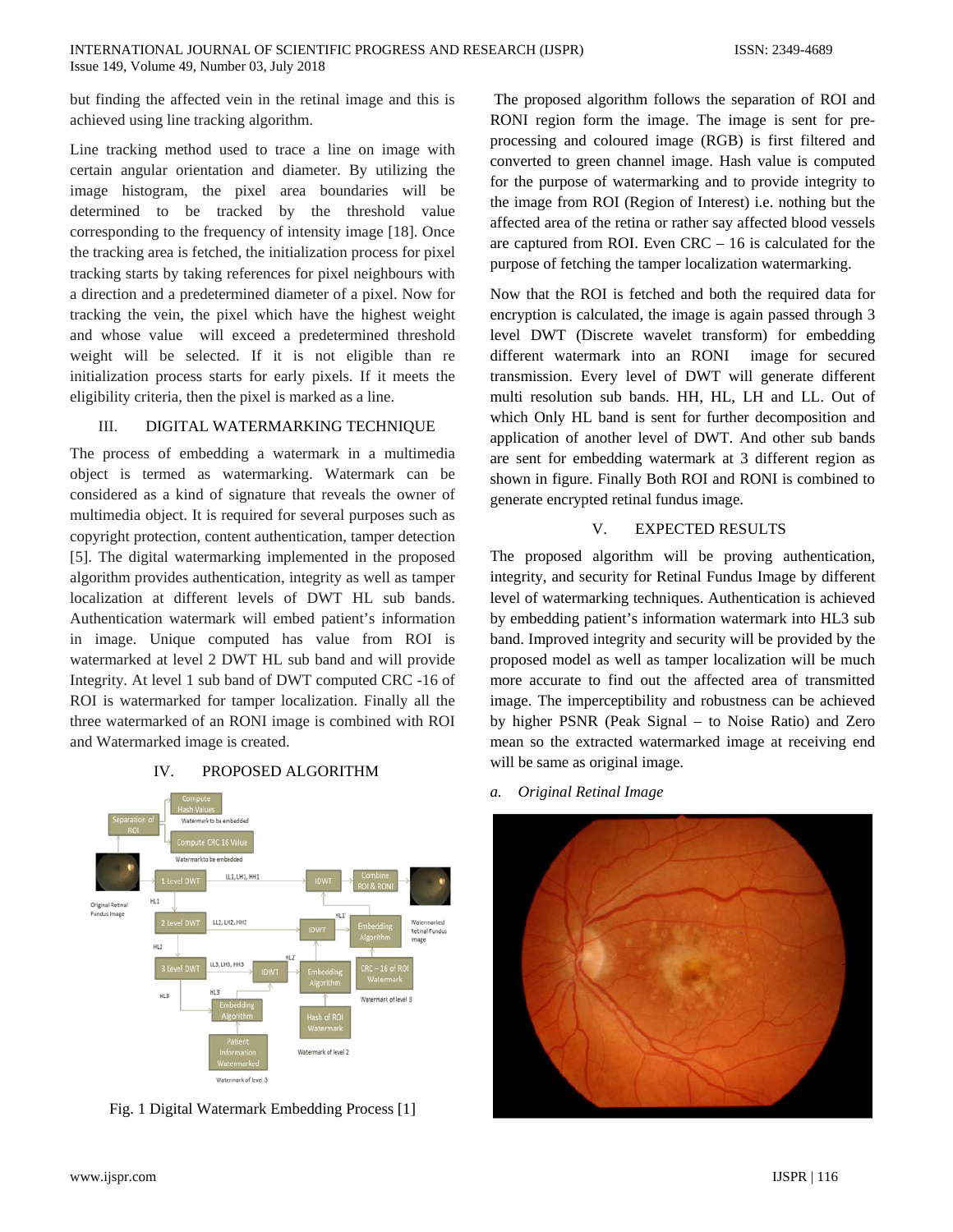*b. Pre processed Green channel Image*



*c. Watermarked Image*



PSNR and SNR Values:

PSNR and SNR should range from 20 – 40db.

# VI. CONCLUSION AND FUTURE SCOPE

The proposed research will be implemented and tested on Retinal Fundus image. The Retinal image is converted into green channel image and then it will be further processed for encryption and embedding watermarking. The same perspective can be implemented for all the medical images for secured transmission. The future scope for this is advancement can be made by using different error correcting codes such as hamming code, ECC code etc. another variation can be made by reversing the whole process i.e. instead of RONI embedding. ROI can be watermarked, exact reverse process of the proposed algorithm.

#### **REFERENCES**

- [1] Ali AI-Haj, Noor Hussein, Gheith Abandah "Combining Cryptography and Digital Watermarking for Secured Transmission of Medical Images" 978-1-5090-1470-5 4/16/\$31.00 ©2016 IEEE.
- [2] Nilanjan Dey, Moumita Pal , Achintya Das "A Session Based Blind Watermarking Technique within the NROI of Retinal

Fundus Images for Authentication Using DWT, Spread Spectrum and Harris Corner Detection" International Journal of Modern Engineering Research (IJMER) www.ijmer.com Vol.2, Issue.3, May-June 2012 pp-749-757 ISSN: 2249-6645.

- [3] Ms. G. Rajeshwari, Dr. S. Subbaiah "Quality and Security Guaranteed Medical Image Transmission Framework for E-Health Services" International Journal On Engineering Technology and Sciences – IJETS™ ISSN(P): 2349-3968, ISSN (O): 2349-3976 Volume IV, Issue VI, June – 2017.
- [4] John Craig and Victor Patterson "Introduction to the practice of telemedicine" Journal of Telemedicine and Telecare 2005; 11: 3-9.
- [5] Vidyasagar M. Potdar, Song Han, Elizabeth Chang "A Survey of Digital Image Watermarking Techniques" 2005 3rd IEEE International Conference on Industrial Informatics (INDIN).
- [6] R.C. Ashley, "Telemedicine: Legal, Ethical and Liability considerations." Journal of the American Dietetic Association. Vol 102, No.2, 2002.
- [7] J. Katz and Y. Lindell Y, "Introduction to Modern Cryptography." CR C Press. ISBN 1-58488-551-3,2007.
- [8] A. Giakoumaki, S. Pavlopoulos, and D. Koutsouris, "Multiple Image Watermarking Applied to Health Information Management." IEEE Trans. Info. Techno. Biomed., Vol. 10, No.4, Pages: 722-732,2006.
- [9] C. Cruz C, R. Reyes, J. Mendoza, M. Nakano, and H. Perez, "A Novel Verification Scheme for Watermarking Based Image Content Authentication Systems." Telecommunications and Radio Engineering. Vol. 67, No. 19, ISSN: 0040-2508, Pages: 1777-1790, 2008.
- [10] C. C. Chang, Z. H. Wang, and Z. X. Yin, "An Ingenious Data Hiding Scheme for Color Retinal Image", Proceedings of the Second Symposium International Computer Science and Computational Technology (ISCSCT '09)Huangshan, P. R. China, 26-28,Dec. 2009, pp. 001-006.
- [11] D. Ananad, and U.C. Niranjan, "Watermarking medical images with patient information", In: proc. IEEE/EMBS Conference, Hong Kong, China, Oct 1998, pp. 703-706.
- [12] Salwa A.K. Mostafa, Naser El- sheimy, A.S. Tolba, F.M. Abdelkader and Hisham M. Elhindy, " Wavelet Packets-Based Blind Watermarking for Medical Image Management", The Open Biomedical Engineering Journal, 2010,4, pp. 93-98.
- [13] Tian, "Wavelet-based reversible watermarking for authentication", Proceedings of SPIE on Security and Watermarking of Multimedia Contents IV, vol. 4675, Jan.2002, pp. 679-690.
- [14] Christian Rey, Jean-Luc Dugelay, "A Survey of Watermarking Algorithms for Image Authentication", EURASIP Journal on Applied Signal Processing. Volume 2002 (2002), Issue 6, Pages 613-621.